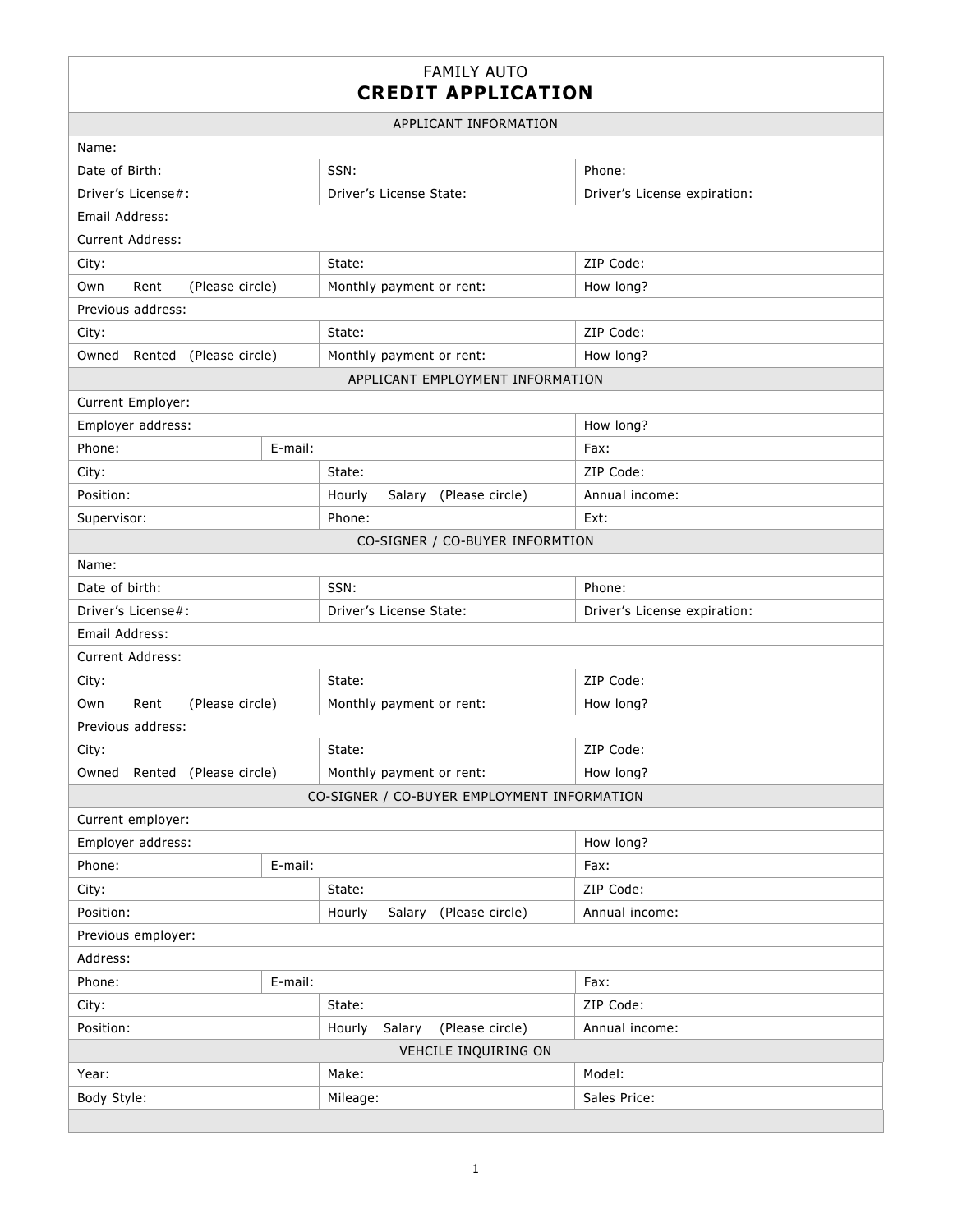| <b>FAMILY AUTO</b><br><b>CREDIT APPLICATION</b>                                                                 |                                    |                           |                 |  |  |  |
|-----------------------------------------------------------------------------------------------------------------|------------------------------------|---------------------------|-----------------|--|--|--|
| Name                                                                                                            | Account no.                        | Current balance           | Monthly payment |  |  |  |
|                                                                                                                 |                                    |                           |                 |  |  |  |
|                                                                                                                 |                                    |                           |                 |  |  |  |
|                                                                                                                 |                                    |                           |                 |  |  |  |
|                                                                                                                 |                                    |                           |                 |  |  |  |
| MORTGAGE COMPANY                                                                                                |                                    |                           |                 |  |  |  |
| Address:<br>Account no.:                                                                                        |                                    |                           |                 |  |  |  |
| <b>AUTO LOANS</b>                                                                                               |                                    |                           |                 |  |  |  |
| Auto loans                                                                                                      | Account no.                        | Balance                   | Monthly payment |  |  |  |
|                                                                                                                 |                                    |                           |                 |  |  |  |
|                                                                                                                 |                                    |                           |                 |  |  |  |
|                                                                                                                 |                                    |                           |                 |  |  |  |
|                                                                                                                 | OTHER LOANS, DEBTS, OR OBLIGATIONS |                           |                 |  |  |  |
| Description                                                                                                     | Account no.                        | Amount                    |                 |  |  |  |
|                                                                                                                 |                                    |                           |                 |  |  |  |
|                                                                                                                 |                                    |                           |                 |  |  |  |
|                                                                                                                 |                                    |                           |                 |  |  |  |
| OTHER ASSETS OR SOURCES OF INCOME                                                                               |                                    |                           |                 |  |  |  |
| Description                                                                                                     |                                    | Amount per month or value |                 |  |  |  |
|                                                                                                                 |                                    |                           |                 |  |  |  |
|                                                                                                                 |                                    |                           |                 |  |  |  |
| I authorize Family Auto to verify the information provided on this form as to my credit and employment history. |                                    |                           |                 |  |  |  |
|                                                                                                                 |                                    |                           |                 |  |  |  |
| Signature of applicant                                                                                          | Date                               |                           |                 |  |  |  |
|                                                                                                                 |                                    |                           |                 |  |  |  |
| Signature of co-applicant, if for joint account                                                                 | Date                               |                           |                 |  |  |  |